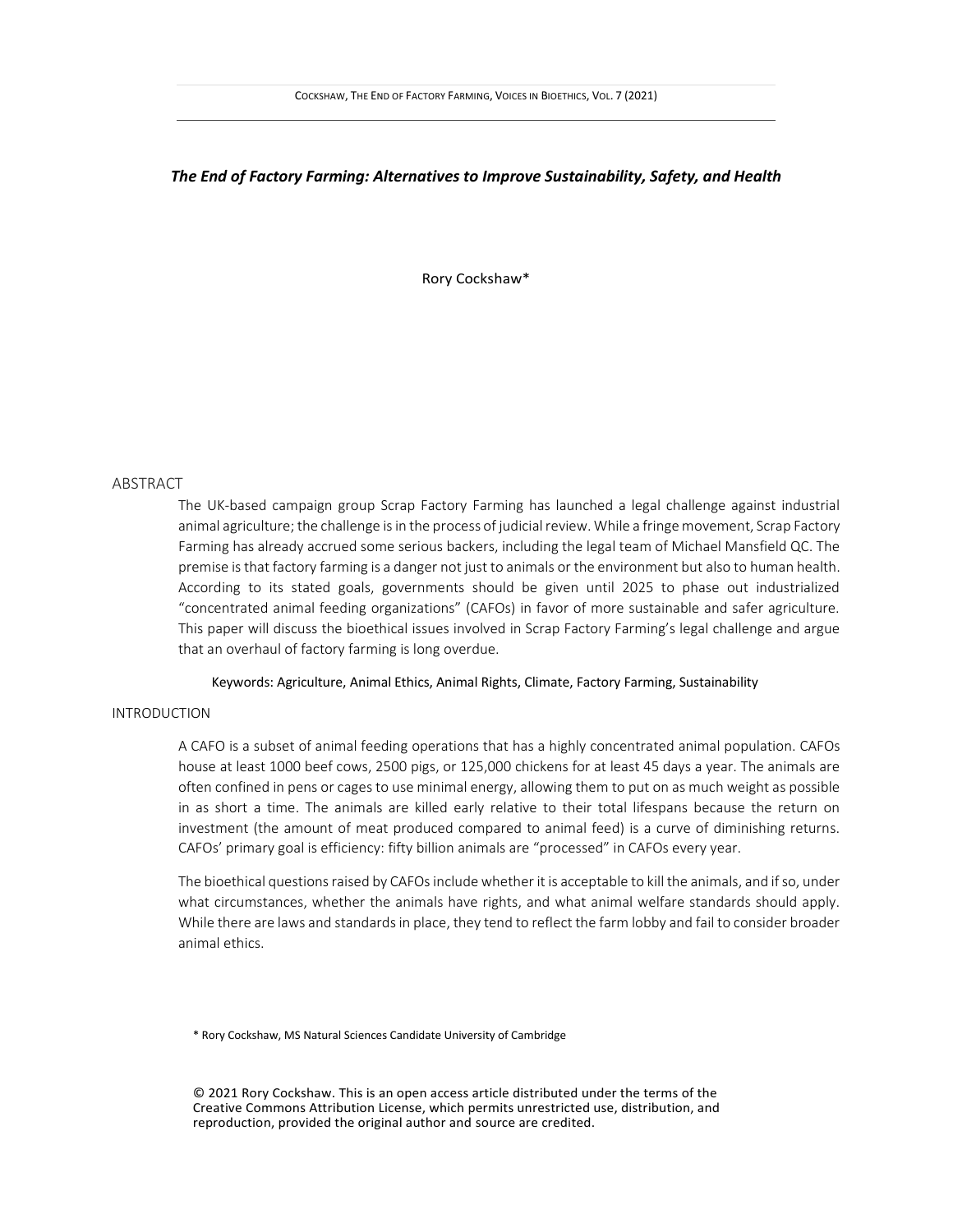Another critical issue applicable to industrial animal agriculture is the problem of the just distribution of scarce resources. There is a finite amount of food that the world can produce, which is, for the moment, approximately enough to go around.<sup>1</sup> The issue is how it goes around. Despite there being enough calories and nutrients on the planet to give all a comfortable life, these calories and nutrients are distributed such that there is excess and waste in much of the global North and rampant starvation and malnutrition in the global South. The problem of distribution can be solved in two ways: either by efficient and just distribution or by increasing net production (either increase productivity or decrease waste) so that even an inefficient and unjust distribution system will probably meet the minimum nutritional standards for all humans. This essay explores four bioethical fields (animal ethics, climate ethics, workers' rights, and just distribution) as they relate to current industrial agriculture and CAFOs.

#### I. Animal Ethics

Two central paradigms characterize animal ethics: welfarism and animal rights. These roughly correspond to the classical frameworks of utilitarianism and deontology. Welfarists<sup>2</sup> hold the common-sense position that animals must be treated well and respected as individuals but do not have inalienable rights in the same ways as humans. A typical welfare position might be, "*I believe that animals should be given the best*  life possible, but there is no inherent evil in using animals for food, so long as they are handled and killed *humanely*." Animal rights theorists and activists, on the other hand, would say, "*I believe non-human animals should be given the best lives possible, but we should also respect certain rights of theirs analogous to human rights: they should never be killed for food, experimented upon, etc.*"

Jeremy Bentham famously gave an early exposition of the animal rights case: "The question is not *Can they reason?,* nor *Can they talk?*, but *Can they suffer?* Why should the law refuse its protection to any sensitive being?"

Those who take an animal welfare stance have grounds to oppose the treatment of animals in CAFOs as opposed to more traditional grass-fed animal agriculture. CAFOs cannot respect the natural behaviors or needs of animals who evolved socially for millions of years in open plains. If more space was allowed per animal or more time for socialization and other positive experiences in the animal's life, the yield of the farm would drop. This is not commercially viable in a competitive industry like animal agriculture; thus, there is very little incentive for CAFOs to treat animals well. Rampant abuse is documented.<sup>3</sup> Acts of cruelty are routine: pigs often have teeth pulled and tails docked because they often go mad in their conditions and attempt to cannibalize each other; chickens have their beaks clipped to avoid them pecking at each other, causing immense pain; cows and bulls have their horns burned off to avoid them damaging others (as this damages the final meat product, too); male chicks that hatch in the egg industry are ground up in a macerator, un-anaesthetized, in the first 24 hours of their life as they will not go on to lay eggs.

These practices vary widely among factory farms and among jurisdictions. Yet, arguably, the welfare of animals cannot be properly respected because all CAFOs fundamentally see animals as mere products-inthe-making instead of the complex, sentient, and emotional individuals science has repeatedly shown them to be. 4

#### II. Climate Ethics

The climate impact of farming animals is increasingly evident. Around 15-20 percent of human-made emissions come from animal agriculture.<sup>5</sup> and deforestation to create space for livestock grazing or growing crops to feed farm animals. An average quarter-pound hamburger uses up to six kilograms of feed, causes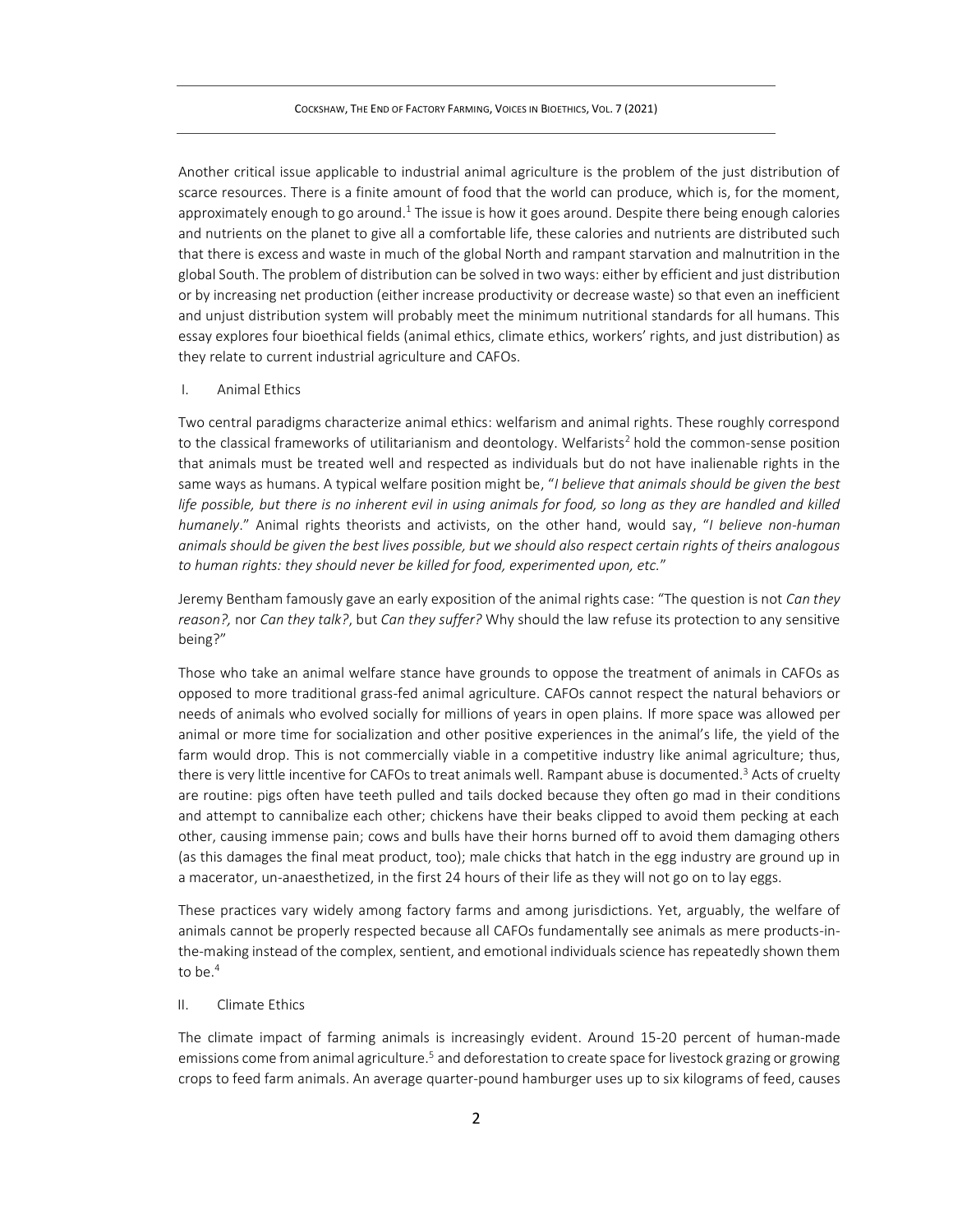#### COCKSHAW, THE END OF FACTORY FARMING, VOICES IN BIOETHICS, VOL. 7 (2021)

66 square feet of deforestation, and uses up to 65 liters of water, with around 4kg of carbon emissions to boot – a majority of which come from the cattle themselves (as opposed to food processing or food miles).<sup>6</sup> According to environmentalist George Monbiot, "Even if you shipped bananas six times around the planet, their impact would be lower than local beef and lamb."<sup>7</sup> The disparity between the impact of animal and plant-based produce is stark.

Not all animal products are created equally. Broadly, there are two ways to farm animals: extensive or intensive farming. Extensive animal farming might be considered a "traditional" way of farming: keeping animals in large fields, as naturally as possible, often rotating them between different areas to not overgraze any one pasture. However, its efficiency is much lower than intensive farming – the style CAFOs use. Intensive animal farming is arguably more environmentally efficient. That is, CAFOs produce more output per unit of natural resource input than extensive systems do. However, environmental efficiency is relative rather than absolute, as the level of intensive animal agriculture leads to large-scale deforestation to produce crops for factory-farmed animals. CAFOs are also point-sources of pollution from the massive quantities of animal waste produced – around 1,000,000 tons per day in the US alone, triple the amount of all human waste produced per day – which has significant negative impacts on human health in the surrounding areas.<sup>8</sup>

The environmental impacts of CAFOs must be given serious ethical consideration using new frameworks in climate ethics and bioethics. One example of a land ethic to guide thinking in this area is that "[it] is right when it tends to preserve the integrity, stability, and beauty of the biotic community. It is wrong when it tends otherwise."<sup>9</sup> It remains to be seen whether CAFOs can operate in a way that respects and preserves "integrity, stability, and beauty" of their local ecosystem, given the facts above. The pollution CAFOs emit affects the surrounding areas. Hog CAFOs are built disproportionately around predominantly minority communities in North Carolina where poverty rates are high. <sup>10</sup> Animal waste carries heavy metals, infectious diseases, and antibiotic-resistant pathogens into nearby water sources and houses.

### III. Workers' Rights

The poor treatment of slaughterhouse workers has been documented in the US during the COVID-19 pandemic, where, despite outbreaks of coronavirus among workers, the White House ordered that they remain open to maintain the supply of meat. The staff of slaughterhouses in the US is almost exclusively people with low socioeconomic status, ethnic minorities, and migrants.<sup>11</sup> Almost half of frontline slaughterhouse workers are Hispanic, and a quarter is Black. Additionally, half are immigrants, and a quarter comes from families with limited English proficiency. An eighth live in poverty, with around 45 percent below 200 percent of the poverty line. Only one-in-forty has a college degree or more, while one-in-six lacks health insurance. Employee turnover rates are around 200 percent per year.<sup>12</sup>

Injuries are very common in the fast-moving conveyor belt environment with sharp knives, machinery, and a crowd of workers. OSHA found 17 cases of hospitalizations, two body part amputations per week, and loss of an eye every month in the American industrial meat industry. This is three times the workplace accident rate of the average American worker across all industries. Beef and pork workers are likely to suffer repetitive strain at seven times the rate of the rest of the population. One worker told the US Department of Agriculture (USDA) that "every co-worker I know has been injured at some point… I can attest that the line speeds are already too fast to keep up with. Please, I am asking you not to increase them anymore."13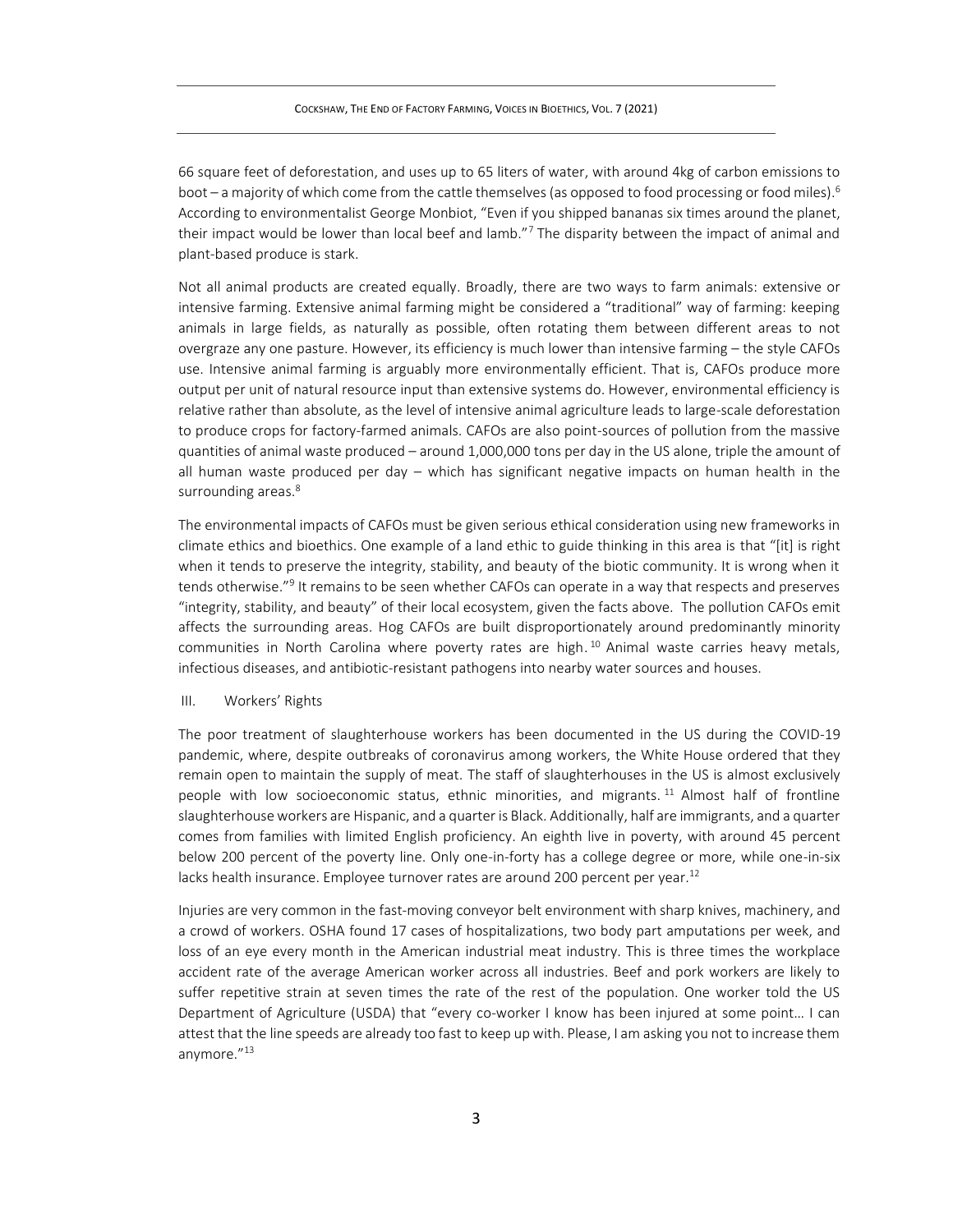Slaughterhouses pose a major risk to public health from zoonotic disease transmission. 20 percent of slaughterhouse workers interviewed in Kenya admit to slaughtering sick animals, which greatly increases the risk of transmitting disease either to a worker further down the production line or a consumer at the supermarket. 14

Moreover, due to poor hygienic conditions and high population density, animals in CAFOs are overfed antibiotics. Over two-thirds of all antibiotics globally are given to animals in agriculture, predicted to increase by 66 percent by 2030.<sup>15</sup> The majority of these animals do not require antibiotics; they overuse creates a strong and consistent selection pressure on any present bacterial pathogens that leads to antibiotic resistance that could create devastating cross-species disease affecting even humans. The World Health Organization predicts that around 10 million humans per year could die of antibiotic-resistant diseases by 2050.<sup>16</sup> Many of these antibiotics are also necessary for human medical interventions, so antibiotics in animals have a tremendous opportunity cost.

The final concern is that of zoonosis itself. A zoonotic disease is any disease that crosses the species boundary from animals to humans. According to the United Nations, 60 percent of all known infections and 75 percent of all emerging infections are zoonotic.<sup>17</sup> Many potential zoonoses are harbored in wild animals (particularly when wild animals are hunted and sold in wet markets) because of the natural biodiversity. However, around a third of zoonoses originate in domesticated animals, which is a huge proportion given the relative lack of diversity of the animals we choose to eat. Q fever, or "query fever," is an example of a slaughterhouse-borne disease. Q fever has a high fatality rate when untreated that decreases to "just" 2 percent with appropriate treatment.<sup>18</sup> H1N1 (swine flu) and H5N1 (bird flu) are perhaps the most famous examples of zoonoses associated with factory farming.

#### IV. Unjust Distribution

The global distribution of food can cause suffering. According to research commissioned by the BBC, the average Ethiopian eats around seven kilograms of meat per year, and the average Rwandan eats eight.<sup>19</sup> This is a factor of ten smaller than the average European, while the average American clocks in at around 115 kilograms of meat per year. In terms of calories, Eritreans average around 1600kcal per day while most Europeans ingest double that. Despite enough calories on the planet to sustain its population, 25,000 people worldwide starve to death each day, 40 percent of whom are children.

There are two ways to address the unjust distribution: efficient redistribution and greater net production, which are not mutually exclusive. Some argue that redistribution will lead to lower net productivity because it disincentivizes labor;<sup>20</sup> others argue that redistribution is necessary to respect human rights of survival and equality.<sup>21</sup> Instead of arguing this point, I will focus on people's food choices and their effect on both the efficiency and total yield of global agriculture, as these are usually less discussed.

Regardless of the metric used, animals always produce far fewer calories and nutrients (protein, iron, zinc, and all the others) than we feed them. This is true because of the conservation of mass. They cannot feasibly produce *more*, as they burn off and excrete much of what they ingest. The exact measurement of the loss varies based on the metric used. When compared to live weight, cows consume somewhere around ten times their weight. When it comes to actual edible weight, they consume up to 25 times more than we can get out of them. Cows are only around one percent efficient in terms of calorific production and four percent efficient in protein production. Poultry is more efficient, but we still lose half of all crops we put into them by weight and get out only a fifth of the protein and a tenth of the calories fed to them.<sup>22</sup> Most other animals lie somewhere in the middle of these two in terms of efficiency, but no animal is ever as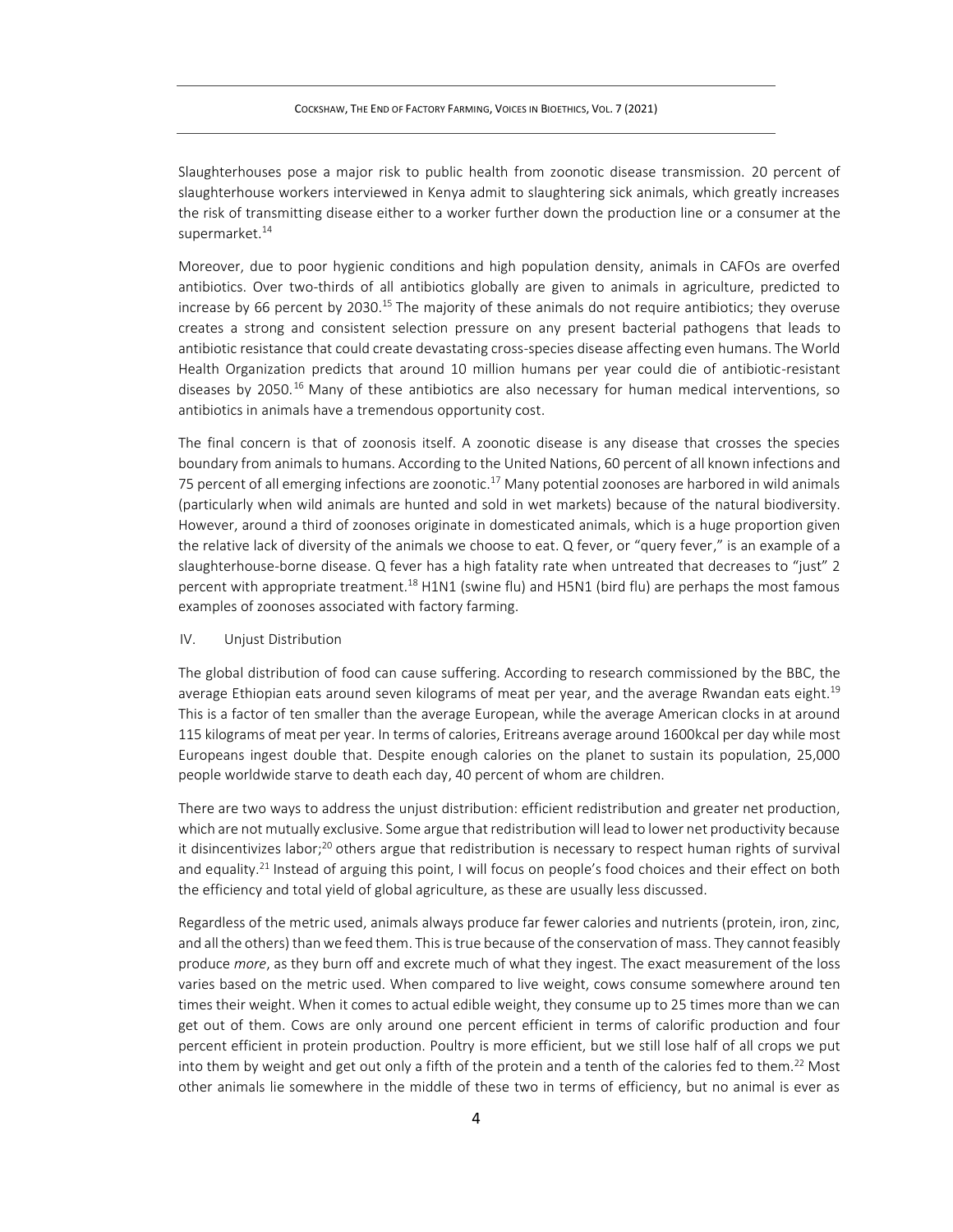efficient as eating plants before they are filtered through animals in terms of the nutritional value available to the world. Due to this inefficiency, it takes over 100 square meters to produce 1000 calories of beef or lamb compared to just 1.3 square meters to produce the same calories from tofu.<sup>23</sup>

The food choices in the Western world, where we eat so much more meat than people eat elsewhere, are directly related to a reduction in the amount of food and nutrition in the rest of the world. The most influential theory of justice in recent times is John Rawls' *Original Position* wherein stakeholders in an idealized future society meet behind a "veil of ignorance" to negotiate policy, not knowing the role they will play in that society. There is an equal chance of each policymaker ending up poverty-stricken or incredibly privileged; therefore, each should negotiate to maximize the outcome of all citizens, especially those worst-off in society, known as the "maximin" strategy. In this hypothetical scenario, resource distribution would be devised to be as just as possible and should therefore sway away from animal consumption.

### CONCLUSION

Evidence is growing that animals of all sorts, including fish and certain invertebrates, feel pain in ways that people are increasingly inclined to respect, though still, climate science is more developed and often inspires more public passion than animal rights do. Workers' rights and welfare in slaughterhouses have become mainstream topics of conversation because of the outbreaks of COVID-19 in such settings. Environmentalists note overconsumption in high-income countries, also shining a light on the starvation of much of the low-income population of the world.

At the intersection of these bioethical issues lies the modern CAFO, significantly contributing to animal suffering, climate change, poor working conditions conducive to disease, and unjust distribution of finite global resources (physical space and crops). It is certainly time to move away from the CAFO model of agriculture to at least a healthy mixture of extensive agriculture and alternative (non-animal) proteins.

4 Jones RC. Science, sentience, and animal welfare. *Biol Philos* 28, p1–30 2013. DOI: <https://doi.org/10.1007/s10539-012-9351-1>

<sup>5</sup> Twine R. Emissions from Animal Agriculture—16.5% Is the New Minimum Figure. Sustainability, 13, 6276. 2021. DOI: [https://doi.org/ 10.3390/su13116276](https://doi.org/%2010.3390/su13116276)

 $1$  Berners-Lee M, Kennelly C, Watson R, Hewitt CN; Current global food production is sufficient to meet human nutritional needs in 2050 provided there is radical societal adaptation. *Elementa: Science of the Anthropocene. 6:52*, 2018. DOI: <https://doi.org/10.1525/elementa.310>

<sup>2</sup> : Lund TB, Kondrup SV, Sandøe P. A multidimensional measure of animal ethics orientation – Developed and applied to a representative sample of the Danish public. PLoS ONE 14(2): e0211656. 2019. DOI: [https://doi.org/10.1371/](https://doi.org/10.1371/%20journal.pone.0211656)  [journal.pone.0211656](https://doi.org/10.1371/%20journal.pone.0211656)

<sup>3</sup> Fiber-Ostrow P & Lovell JS. Behind a veil of secrecy: animal abuse, factory farms, and Ag-Gag legislation, Contemporary Justice Review, 19:2, p230-249. 2016. DOI: [10.1080/10282580.2016.1168257](https://doi.org/10.1080/10282580.2016.1168257)

<sup>6</sup> Capper JL. "Is the Grass Always Greener? Comparing the Environmental Impact of Conventional, Natural and Grass-Fed Beef Production Systems" *Animals* 2, no. 2: 127-143. 2012. DOI:<https://doi.org/10.3390/ani2020127>

<sup>7</sup> Monbiot, George. "In Trying to Reduce the Impact of Our Diets, … Their Impact Would Be Lower than Local Beef and Lamb." *Twitter*, Twitter, 24 Jan. 2020, twitter.com/GeorgeMonbiot/status/1220691168012460032.